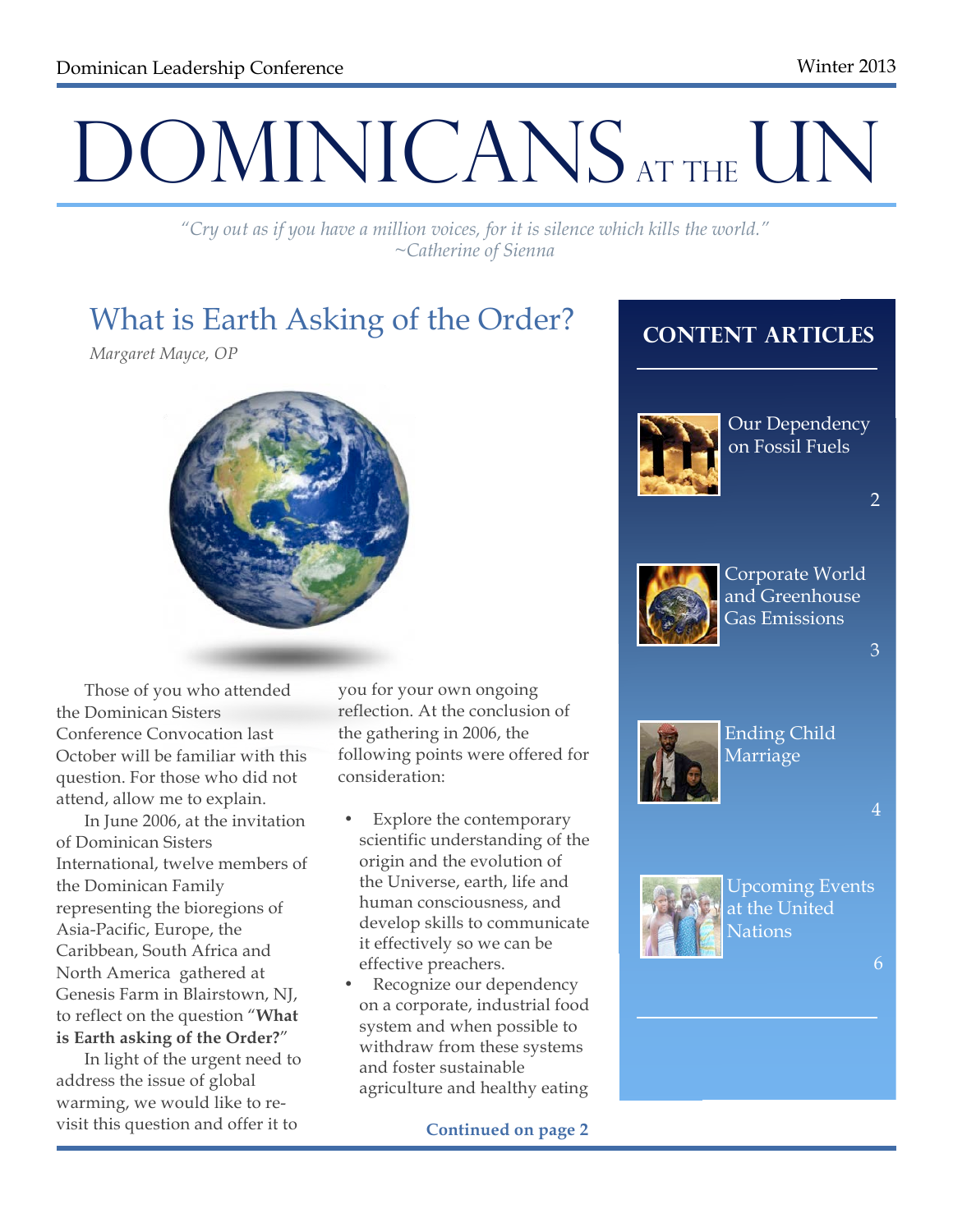habits.

- Examine in-depth our dependency on fossil fuel.
- Acknowledge the role corporations play in the devastation of the Planet in all parts of the world.
- Invite the theologians of the Dominican Family to explore and reflect on the origins and evolution of human consciousness.
- Recognize the critical need to preserve land for future generations, and that the diminishment of our resources and the ageing of our membership in the US has given rise to a perceived need to sell properties that

we have held in common.

• Recommit ourselves to our contemplative stance and to living simply, so that the children of all species will have a home.

Clearly there is enough here to keep us occupied for a lifetime! Perhaps you have made great headway in one or more of these areas; while not paying too much attention to others. Or, perhaps you simply have not yet begun to consider where you stand in terms of the reality of global warming because you questioned just how pressing it was. In this and

subsequent issues of this newsletter, as well as in the bimonthly Domlife updates, we will make an effort to focus on particular dimensions of the dilemma, in the hope of creating a critical mass among us so that we can speak with one voice and act with one heart on this most critical challenge of our times. In the words of our sister, St. Catherine of Siena, "…**it is silence that kills the world**".

So let's begin by taking a brief look at one of the above **our dependency on fossil fuel – and consider what Earth might be asking of us in this regard**.

## Our Dependency on Fossil Fuel

Earth, our only home, is habitable because of an exquisite natural balance. An insulating blanket of greenhouse gases (GHG) surrounds it, trapping just the right amount of the sun's energy to maintain surface temperatures that are supportive of life. When this delicate balance is tampered with, life is literally held in the balance. Since the beginning of the Industrial Revolution in the 1700s, this balance has been increasingly, and alarmingly altered. Human activities are emitting more and more greenhouse gases into Earth's atmosphere, increasing the insulating effect. It does not matter how quickly or slowly these emissions take place. What matters is **how much we emit**; and it would seem that we

are at the tipping point, or, what some have referred to as the "**climate cliff**." Climate scientists have directly linked rising greenhouse gas emissions to the burning of coal, oil and gas for energy and heat; land use changes such as deforestation, landfills, and agricultural practices. There is simply "**too much carbon**" in our atmosphere. So, common sense would dictate that we need to cut-back, wouldn't it? **UN Kyoto Protocol**

The annual UN Framework Convention on Climate Change concluded its session in Doha, Qatar in December with a disappointing outcome. Last year in Durban, South Africa, the parties agreed to work toward an extension of the **Kyoto Protocol** beyond its 2012 *Margaret Mayce, OP*



*It is a moral obligation for countries like our own, who are more responsible for global warming and more capable of dealing with its consequences, to act first.*

**Continued on page 3**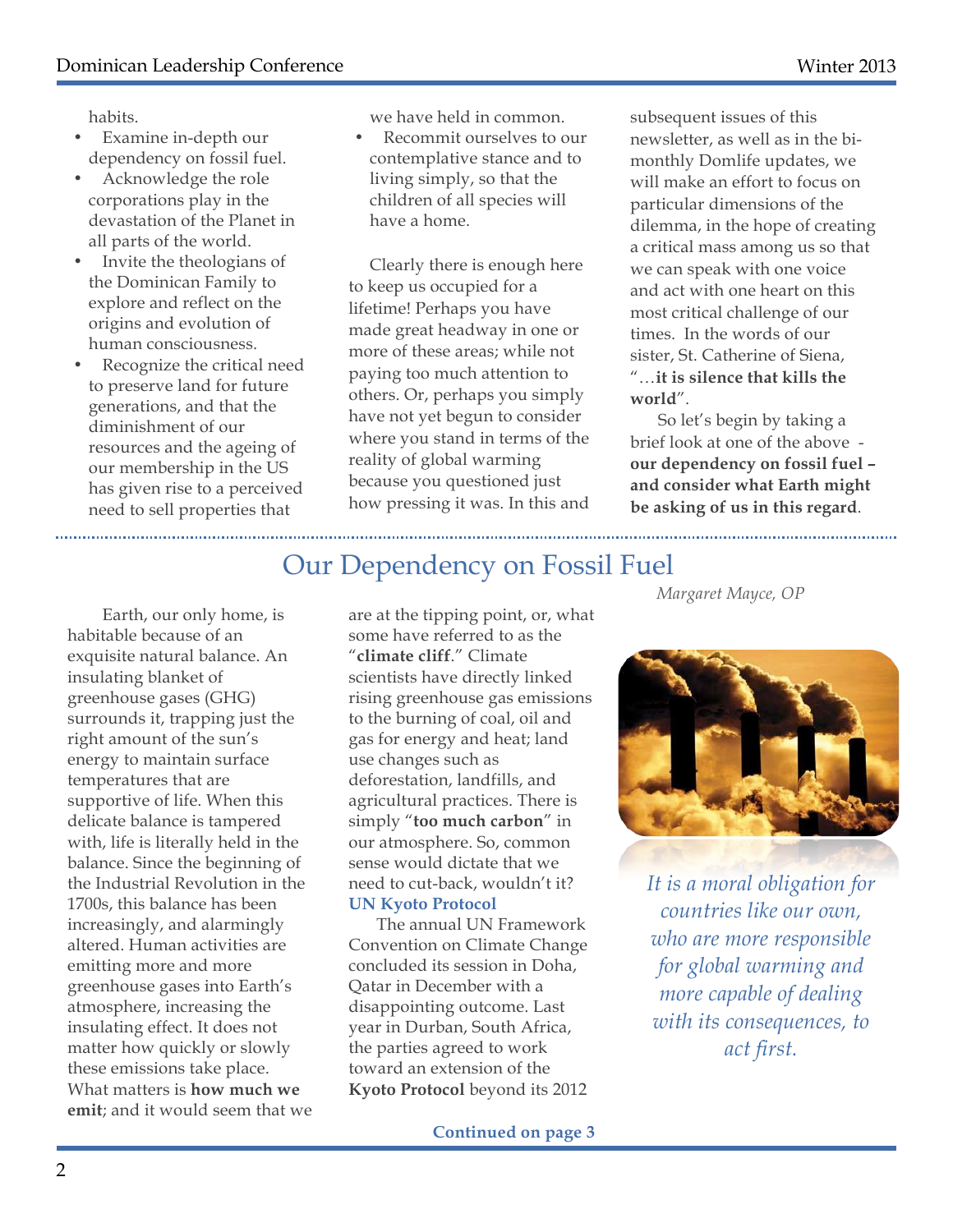expiration date. This was the only binding international agreement to regulate climate change through reduction in greenhouse gas emissions. The United States never signed on; one reason being that Kyoto assigned reduction targets to developed countries, but not to the then-emerging economies – China, India and Brazil being primary. Now, it is China who is in fact the world's largest greenhouse gas emitter, with the U.S. a close second. Developing countries are, in fact, obliged to cut pollution according to the UN Climate Convention – but only as enabled by support from the developed world in the form of funding and the transfer of clean technologies. However, the outcome of Doha did not provide for a mechanism to handle such aid, much to the great disappointment of the

developing world. **Wake Up Call**

The Foreign Minister of the tiny Pacific nation of Nauru said, "This certainly isn't where we need to be in order to prevent islands from going under." The island nation of Kiribati is in the process of negotiating to re-settle its entire population in Fiji, because rising sea levels threaten its existence. Here in the U.S., the East Coast is still reeling from the effects of Hurricane Sandy, which in many respects has served as a "wake up call," helping many to connect the dots between extreme weather patterns and our warming planet.

#### **A Moral Obligation**

Nonetheless, the disconnect between the level of ambition shown in Doha among our world leaders and what needs to happen to avoid climate disasters is profound.

At the Copenhagen climate talks in 2009, there was widespread agreement that global warming must be kept to less than 2 degrees Celsius in order to avert disaster. In other words, fossil fuel companies need to keep most of the oil, coal and gas in the ground. What are the chances of that really happening? While it is true that all countries, rich and poor alike, must act now, it is a moral obligation for countries like our own, who are more responsible for global warming and more capable of dealing with its consequences, to act first. The new Protocol would require action on the part of all countries, and would enter force by the year 2020. However, the meeting in Doha failed to produce an outline of what this proposed new Protocol would contain.

## Corporate World and Greenhouse Gas Emissions

*Pat Daly, OP (Caldwell) Executive Director Tri-State Coalition for Responsible Investment*



*Heel dragging on climate change will no longer be tolerated.*

Climate change is a moral issue for many, but particularly so for the religious investors at the **Interfaith Center for Corporate Responsibility (ICCR)**, who have made it a priority since the 1980s. While some companies we engage with clearly lag behind their peers (like Exxon Mobil), there are others, like Ford, that are setting the bar for their sectors on emissions targets and on new product development. As a result of ICCR's advocacy, climate risk calculations and greenhouse gas emissions reduction targets are now accepted industry norms.

Congregations of Dominican

Sisters have been active Members of the ICCR for four decades. Twenty five years ago corporations first heard of global warming from their faith-based shareholders. Today, under mounting public pressure, members of the ICCR insists that companies respond to the urgent need to reduce greenhouse gas (GHG) emissions.

With growing evidence of manmade contributions to global warming, Congregations of Dominican Sisters together with their colleagues at the ICCR are calling on asset owners to use their voices and their votes to push for

3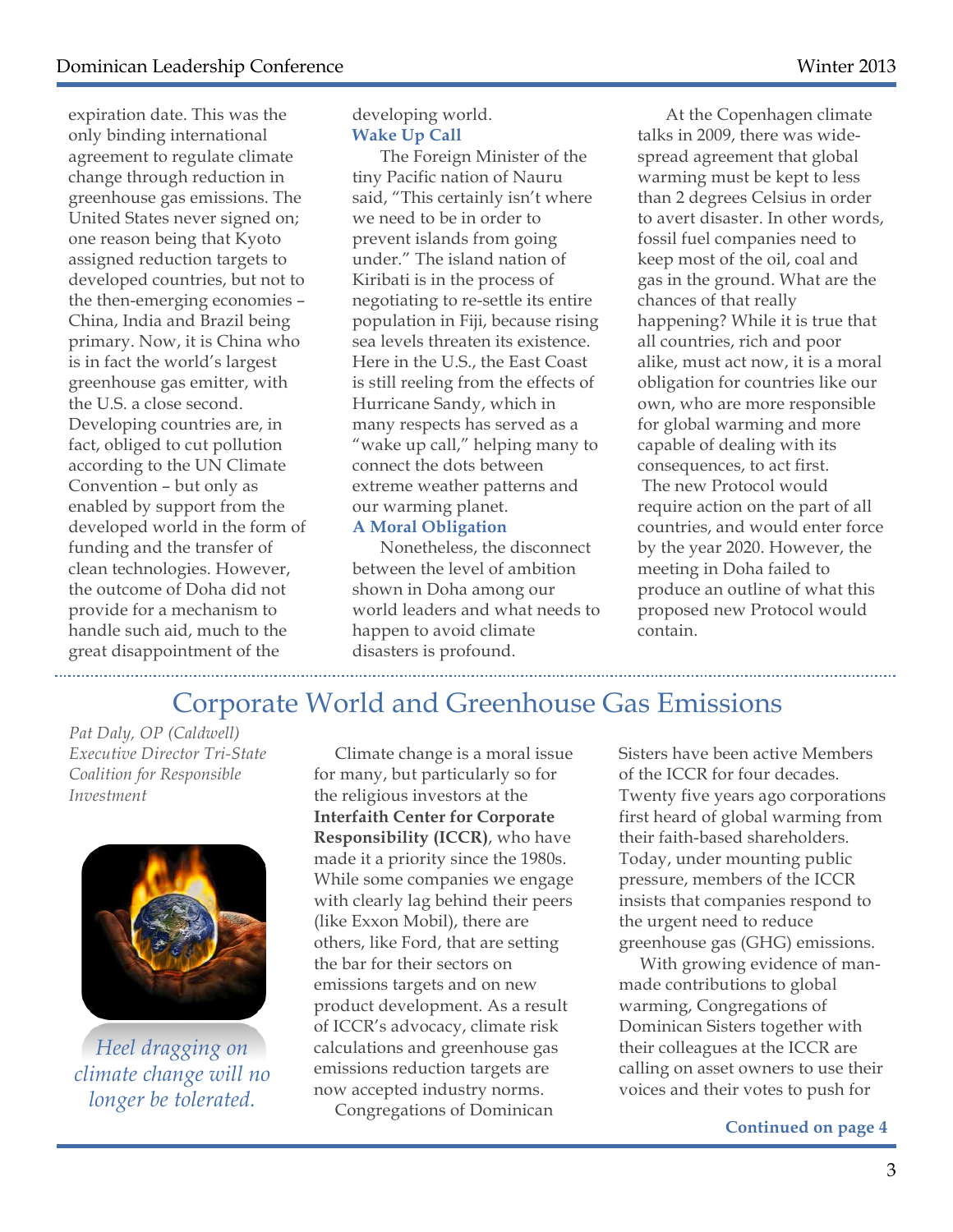stricter GHG reduction goals and to accelerate investments in renewable energy.

ICCR members are sponsoring **28 climate-related proposals** this proxy season. Several focus on obvious industries like extractives and utilities. Others, targeting big box retailers, food retailers, the energy-intensive IT sector, and the financial services sector **–** with its power to drive investments in green energy 

solutions **–** move into new territory.

While climate change resolutions have garnered increasing support over the years, industry as a whole has been slow to adopt meaningful changes in spite of intensifying weather events and the documented savings that result from a reduced carbon footprint. ICCR members are exhorting shareholders to exercise their votes this proxy

season to send a signal to management that heel dragging on climate change will no longer be tolerated.

#### **What Can You Do Right Here, Right Now?**

To calculate your personal carbon footprint and learn how to reduce your impact on global warming, visit this link (courtsey of the Congregation of Sisters of St. Joseph of Peace): http://tiny.cc/csjpcarbonus

# **Ending Child Marriage**: An Event that Reinvigorated My Faith in Affecting Social Change

For the past three months, I have benefited from the privilege of working with Margaret Mayce at the Dominican Leadership Conference. In all honesty, I entered into this placement with a somewhat cynical view of the United Nations; I regarded the organization as one without teeth, an entity that generates resolutions that lack follow through and enforcement. Over the course of these past few months, I encountered a number of reasons to support my cynicism, such as exposure to the politicking nature and the self promoting and aggrandizing behavior of various participants. At times, I must restrain the urge to roll my eyes at the hypocrisy of the words flowing out of the members' mouths (e.g., the president of Myanmar articulating the great strides his country exhibits in relation to democracy and equality, or the Australian delegate reporting on its championing of Aboriginal rights).

However, the more time I spend at the UN, the more I discover grounds to refute my skepticism. For example, I was fortunate enough to obtain a ticket to the opening of the General Assembly and witness the address by Palestinian leader Mahmoud Abbas. The display of support from the audience, in response to his plea for statehood, was remarkable. As of November 30th, Palestine has been upgraded to the status of a non-member state at the UN. In addition, as a part of the Working Group on Girls, the opportunity to partake in the first International Day of the Girl Child proved very rewarding. I distinctly recall feelings of amazement as I took my seat and

*Kati Garrison, DVUSA*



glanced up to the front of the room to see Secretary-General Ban Ki-Moon, Archbishop Desmond Tutu, NBC correspondent Ann Curry, and the head of UN Women Michelle Bachelet. I was awestruck.

#### **Stolen Childhood**

Girls across the globe cope with discrimination and violence, and few obstacles prove more detrimental to their well being than early marriage. According to UNICEF, every single day nearly 37,000 underage girls enter into wedlock. As articulated by Dr. Babatunde Osotimehin, the executive director of the United Nations Population Fund (UNFPA), "Child marriage is an appalling violation of human rights and robs girls of their education, health, and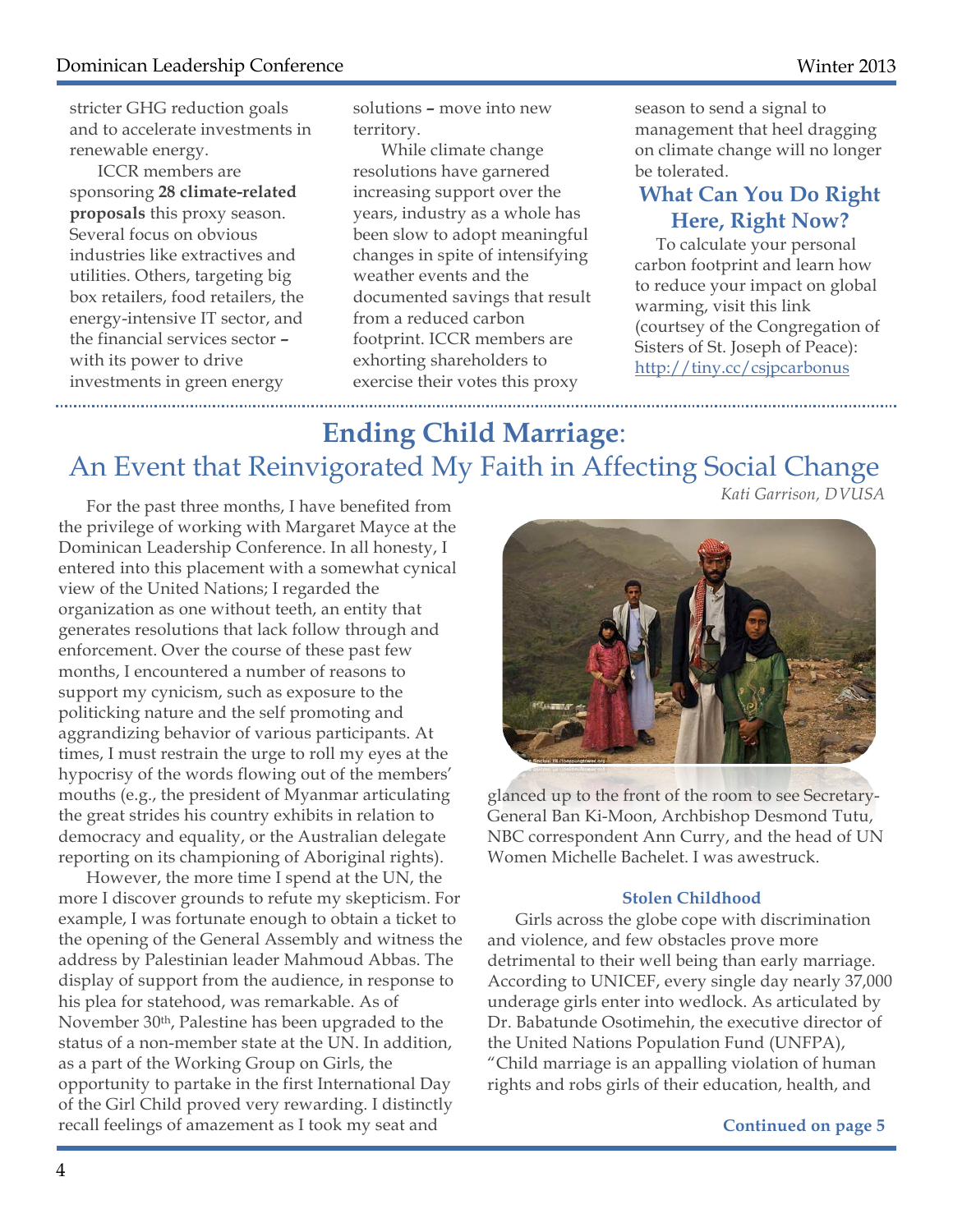long-term prospects. A girl who is married as a child is one whose potential will not be fulfilled." The repercussions of early marriage include, but are not limited to the following:

#### **Increases Risk of Violence and Abuse**

Frequently, parents living in impoverished conditions believe that child marriage will protect their daughters – provide a safe passage into adulthood – but as evidenced by the following consequences, the opposite is true. As expressed in the UNFPA publication *Marrying Too Young: End Child Marriage*, "Child marriage can be tantamount to bonded labour or enslavement. It can be a sentence to regular exposure to domestic or sexual violence, and a pathway to commercial exploitation."

#### **Denial of Childhood**

Child marriage precipitates a premature and unnatural end to a girl's childhood by inflicting adult roles and responsibilities before she is physically, psychologically, and emotionally prepared. The girls experience social isolation as they are separated from their family and friends. In some instances, the new husband transports his bride to her new home while obstructing her sight so that she cannot find her way home should she want to escape the marriage.

#### **Disruption of Education**

Child marriage generally results in a discontinuation of education. The new bride is expected to carry the burden of responsibilities in her new household including cooking, cleaning, and child rearing. This termination of learning greatly reduces the chance to develop skills to generate economic opportunities and income, thereby perpetuating the cycle of poverty.

#### **Jeopardizes Health**

Child marriage subjects girls to numerous sexual and reproductive health risks. Brides are expected to prove their fertility and as such are exposed to early, frequent, and forced sexual relations. In addition, the lack of access to health education results in increased occurrences of sexually transmitted infections such as HIV. These children also remain vulnerable to obstetric fistula, a condition that causes chronic pain, vulnerability to infection, incontinence, and most often a stillborn baby (leading to rejection by their husbands). Moreover, in developing countries complications from early pregnancy and childbirth remain the principal cause of death among adolescent girls.

#### **Fosters Feelings of Powerlessness**

Child brides commonly enter into marriage experiencing feelings of fear and powerlessness, which are compounded by abrupt changes in her life that she possesses no control over, such as the complete isolation from her birth family. Additionally, a typically wide age gap exists between the bride and her significantly older husband. This further reduces the child's ability to articulate or fight for her rights (if she is even aware that she has rights). The child bride depends on her husband and his family for all her daily needs and social interaction. If this family acts violently or abusively towards her, she often believes she has no option other than to suffer in silence. Birth families will

**Continued on page 6**

## **Early Marriage**



## Ghulam, 11 (Afghanistan)

Ghulam and her soon-tobe husband, 40 year old Faiz. When asked how she felt on the day of her wedding, she replied, "I do not know this man. What am I supposed to feel?"



### Nujood, 12 (Yemen)

At the age of 10, Nujood escaped from her abusive husband and took a taxi to the courthouse in Sanaa. She triumphed in the legal battle for divorce. Today, she lives at home with her family and is attending school.